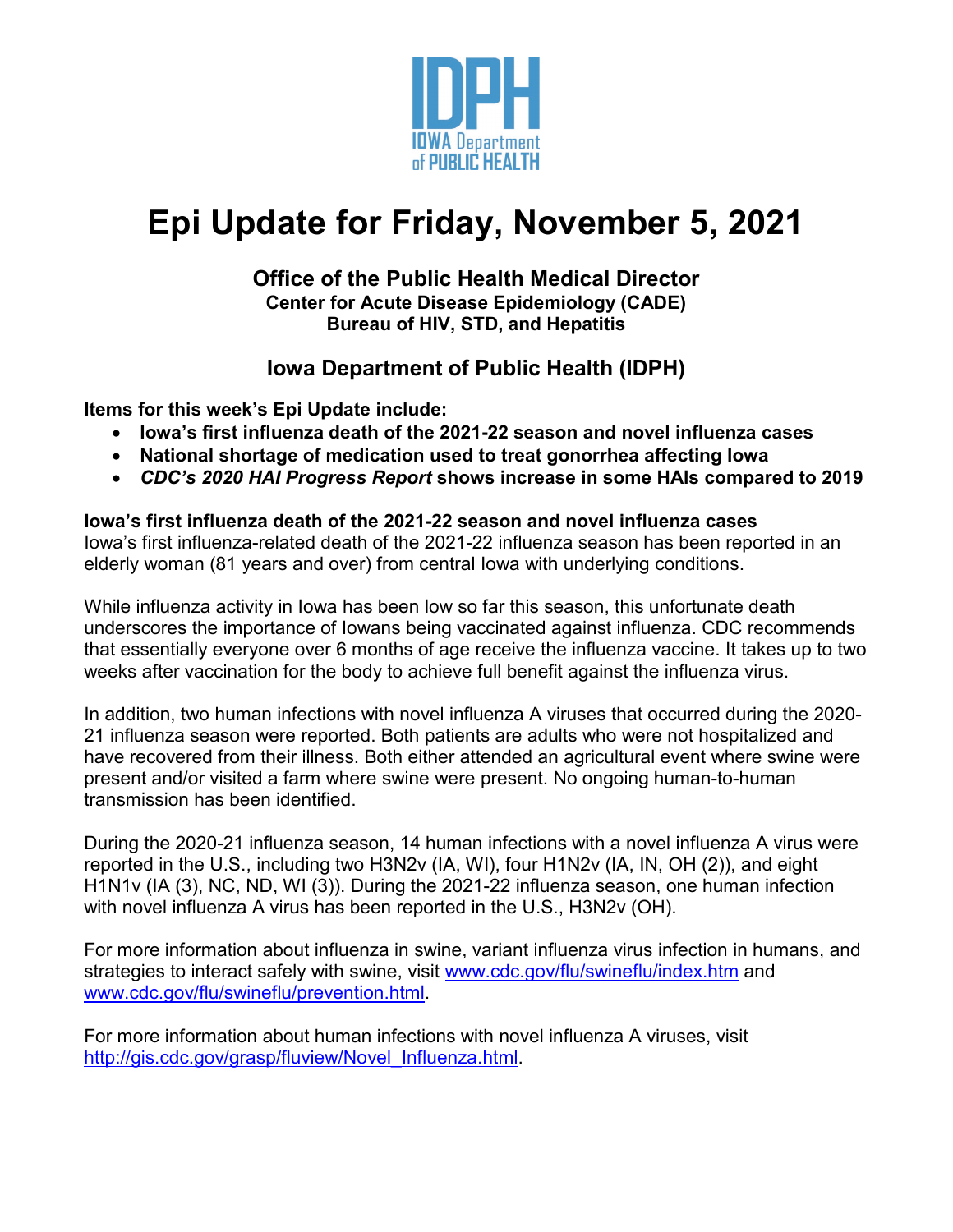### **National shortage of medication used to treat gonorrhea affecting Iowa**

There is a national shortage of gentamicin, an injectable antimicrobial used in combination with azithromycin to treat people with gonorrhea who have severe cephalosporin allergies. This shortage has been sporadic throughout the last half of 2021. Some sites in Iowa are now reporting difficulties obtaining this medication from distributors. Please monitor your supplies of gentamicin closely.

The preferred treatment for gonorrhea is 500mg ceftriaxone (intramuscular injection). Clinicians are encouraged to only order gentamicin for treatment when it is absolutely necessary, such as when the patient has a severe allergy to cephalosporin medications. For situations in which an intramuscular injection is not possible, 800mg of cefixime (oral) may be used. Ceftriaxone and cefixime are both cephalosporin antibiotics.

For more information about the gentamicin shortage, visit [www.cdc.gov/std/treatment/drugnotices/gentamicin.htm.](http://www.cdc.gov/std/treatment/drugnotices/gentamicin.htm)

For complete STI Treatment Guidelines, visit [www.cdc.gov/std/treatment-guidelines/default.htm.](http://www.cdc.gov/std/treatment-guidelines/default.htm)

#### *CDC's 2020 HAI Progress Report* **shows increase in some HAIs compared to 2019**

CDC has released the *2020 National and State Healthcare-Associated Infections (HAI) Progress Report* showing significant increases between 2019 and 2020 in some HAIs for some facility types, including: a 35% increase in the standardized infection ratio (SIR) for ventilatorassociated events (VAEs), a 24% increase in central line-associated bloodstream infections (CLABSI), and a 15% increase in hospital-onset methicillin-resistant *Staphylococcus aureus* (MRSA) for acute care hospitals. While some infections increased between 2019 and 2020, all 2020 national SIRs except VAEs remain below the 2015 baseline SIR of 1, a reference point for measuring progress, in acute care hospitals. Other HAIs were unchanged between 2019 and 2020 or showed a significant decrease. This progress in infection prevention is a testament to the dedication of health care providers across the country to protect patients from harm despite unprecedented challenges in 2020.

The report includes data reported to the National Healthcare Safety Network (NHSN) across four healthcare settings: acute care hospitals, critical access hospitals, inpatient rehabilitation facilities (IRFs), and long-term acute care hospitals (LTACHs).

In 2020, many hospitals faced extraordinary circumstances that may have reduced the implementation of standard infection prevention and control practices. In acute care hospitals, the increases seen in some HAIs in 2020 contrast with the success in reducing these infections prior to the pandemic. Despite these challenges, acute care hospitals in more than half of states are performing better than the 2015 national baseline in preventing CLABSI, CAUTI, SSIs following surgeries, MRSA bacteremia, and *C. difficile* infections.

The *2020 HAI Progress Report* also shows progress in reducing some HAIs in other health care settings. In LTACHs, significant reductions were seen in CLABSI, CAUTI, and LTACHonset CDI, while no significant changes were observed in VAE. In IRFs, significant reductions were seen in hospital-onset CDI, CLABSI, and CAUTI, while no significant changes were observed in IRF-onset MRSA bacteremia.